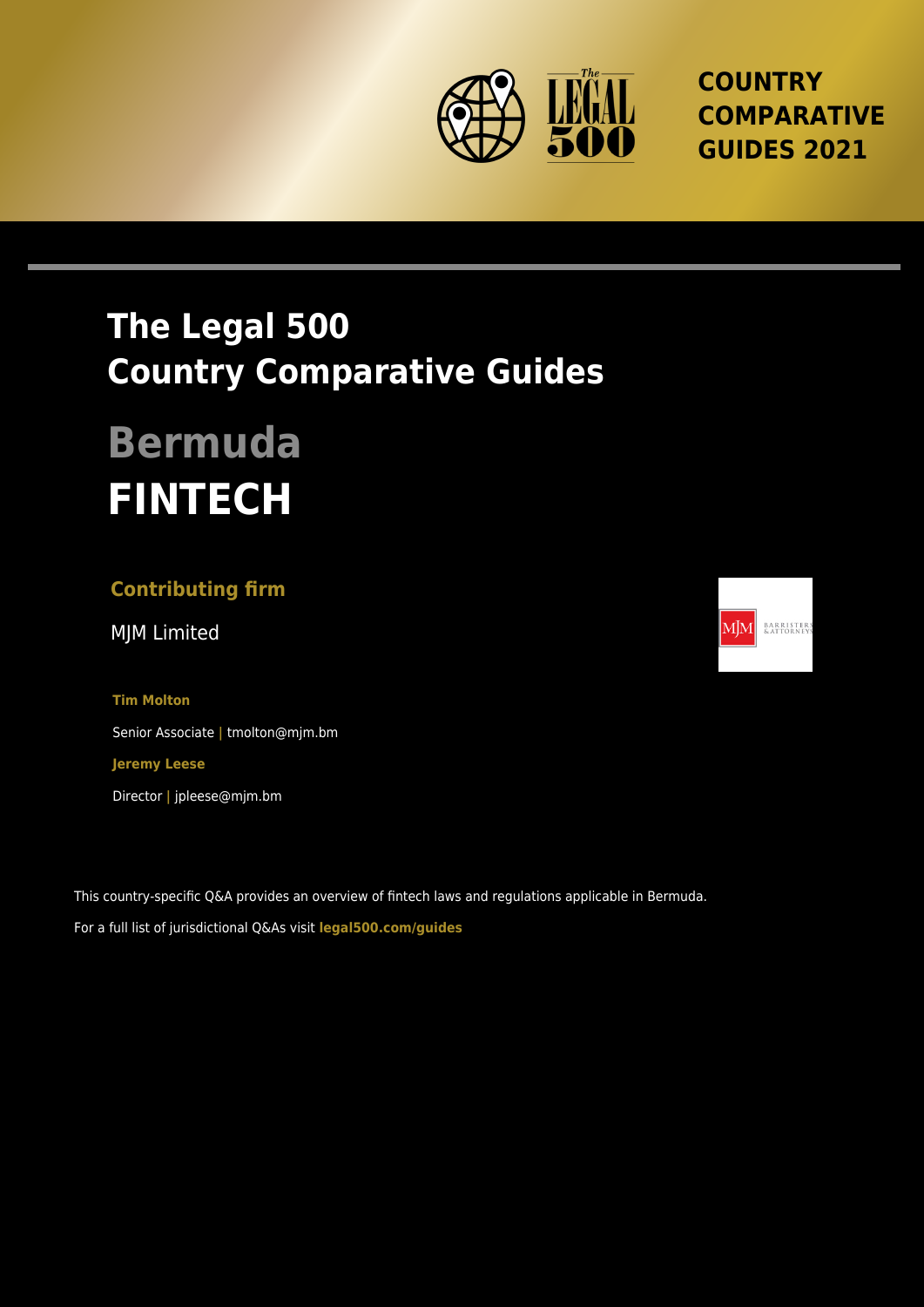# **BERMUDA FINTECH**



#### **1. What are the sources of payments law in your jurisdiction?**

A 'payment service provider' is defined in Bermuda's Proceeds of Crime (Anti-Money Laundering and Anti-Terrorist Financing) Amendment Regulations 2010 as "a person whose business includes the provision of services for the transfer of funds". Pursuant to the Money Service Business Act 2016, a "payment service business" means a business that is licensed to provide and execute payment services to and for third parties by whatever means. Such licenses are issued by the Bermuda Monetary Authority ("BMA") as the regulatory body with supervisory jurisdiction of Bermuda-based financial institutions. While the traditional financial institutions are governed by the Banks and Deposit Companies Act 1999 (as amended) (the "Banks Act"), The Digital Asset Business Act 2018 ("DABA") governs businesses dealing with digital assets (including payment service businesses, custodians and electronic exchanges). The legislation covers the issuing, selling and redeeming of virtual coins, tokens or other digital assets to businesses, such that ICOs fall instead within scope of Digital Asset Issuance Act 2020 ("DAIA") as discussed at question 15 below. The BMA can issue restricted licenses under the Banks Act (pursuant to the 2018 amendments) to enable businesses to provide banking services to DABA-licensed companies without the need for a physical presence in the jurisdiction.

#### **2. Can payment services be provided by non-banks, and if so on what conditions?**

Subject to some exceptions, section 2(2) of The Money Service Business Act 2016 defines a money service business as a business which provides services to the general public such as money transmission services; cashing cheques; issuing, selling or redeeming drafts, money orders or traveller's cheques for cash; payment services business; and operating a foreign currency exchange. Any such business requires a license from the BMA, though institutions licensed under the Banks Act are exempted. As noted at question 1, DABA regulates

businesses dealing with digital assets (defined broadly), whether based in or outside of Bermuda. Such businesses include, for instance, payment service providers and processors (using digital assets) and those whose business involves the issuing, exchange and custody of virtual coins and tokens (save where digital assets are offered to the public by way of an Initial Coin Offering, which would be governed by separate legislation as discussed at question 15).

#### **3. What are the most popular payment methods and payment instruments in your jurisdiction?**

While the legislative framework in Bermuda is progressive and the government encourages the development and adoption of technology in the financial sector, payment methods and instruments remain largely traditional. With a population of around 65,000 people, many of the so-called challenger banks are yet to reach Bermuda, and even digital wallets (such as ApplePay) remain largely under-utilised. Instead, companies and residents alike tend to use only fiat bank accounts and major debit and credit cards, with peer-topeer payments therefore being less efficient and more costly than in other jurisdictions. That said, the Bermuda government has put measures in place to facilitate the use of cryptocurrency and, most notably in October 2019, announced its Currency Standard Initiative whereby it would accept payments in 1:1 US dollarbacked digital currencies that get licensed by the BMA. The first such stimulus token (USDC) can now be used to buy food and other essentials as part of a pilot program which commenced in July 2020.

**4. What is the status of open banking in your jurisdiction (i.e. access to banks' transaction data and push-payment functionality by third party service providers)? Is it mandated by law, if so to**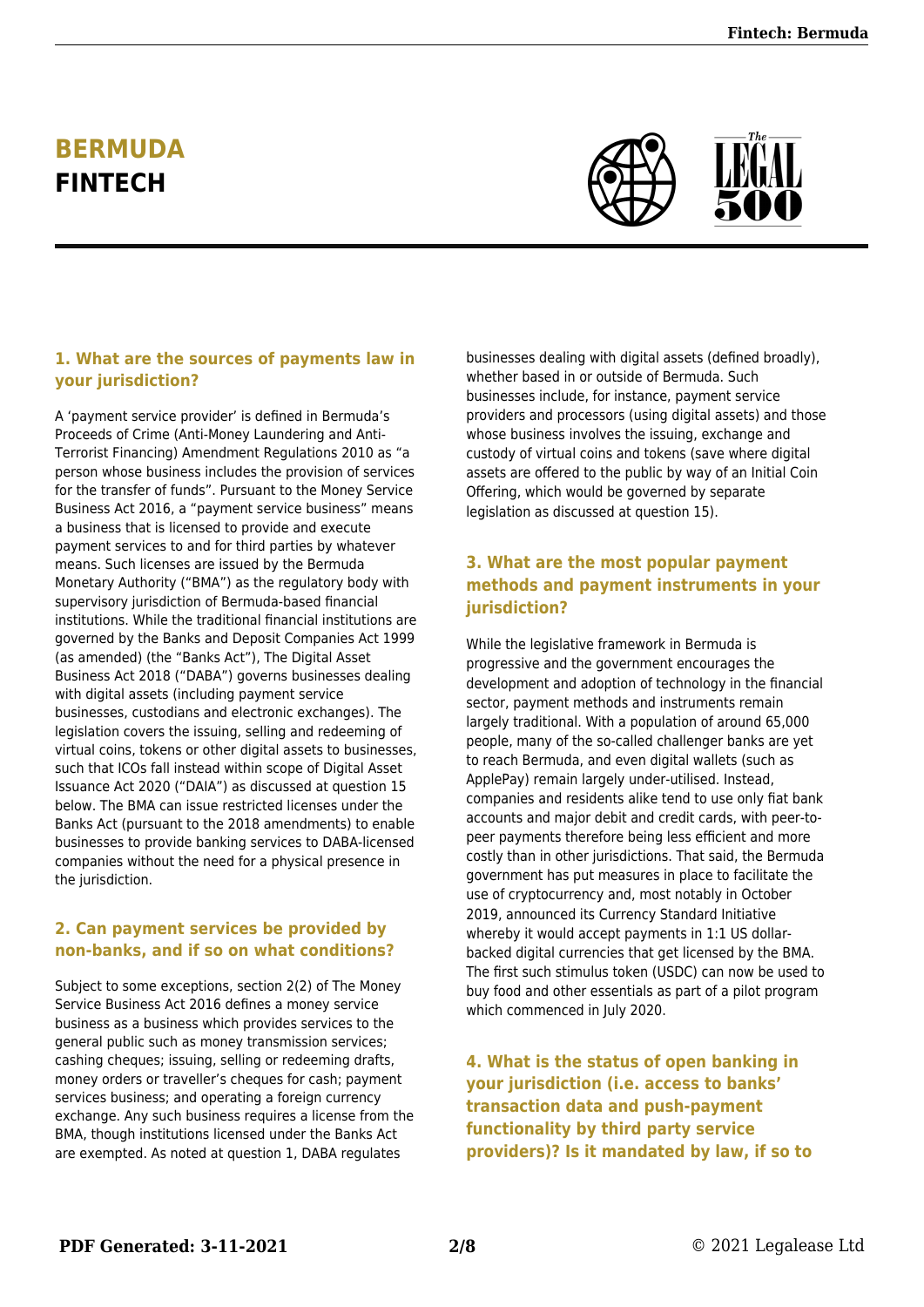#### **which entities, and what is state of implementation in practice?**

While open banking has not yet been introduced in Bermuda, it is possible (if not likely in view of the government's desire to see Bermuda become a leading fintech jurisdiction) that such data-sharing provisions will be implemented in due course. As the jurisdiction strives for greater corporate transparency generally, and with the implementation of modernised data protection provisions (as to which see Question 5) it is anticipated that consumers will in turn be afforded enhanced rights regarding their information, including authorising the transfer of such data to third party developers. Indeed, the BMA issued a Discussion Paper titled 'A Conduct of Business Regulatory Framework for Bermuda' on 19 August 2020 which, amongst other things, focused on the principles highlighted by the G20 and the Organisation for Economic Co-operation and Development (OECD)), including disclosure and transparency. While the Paper does not specifically refer to open banking, there is a clear indication that consumer rights need to be improved and access to information more readily facilitated.

#### **5. How does the regulation of data in your jurisdiction impact on the provision of financial services to consumers and businesses?**

The Personal Information Protection Act 2016 (PIPA) received Royal Assent on July 27, 2016 and governs the use of personal information by all Bermuda-based organisations, businesses and the government. However, the legislation is still not operative, notwithstanding the appointment of Bermuda's first Privacy Commissioner (the data protection regulator) in January 2020. Bermuda businesses have therefore been afforded a transitional period during which they must implement appropriate measures and safeguards to achieve compliance with the legislation before it becomes fully operative. In the interim, local businesses that operate internationally (including by way of engaging overseas/international clients) must still be cognizant of international data protection legislation such as the General Data Protection Regulation (GDPR) and the U.S. Federal and State laws where applicable. When PIPA is fully operative, it will govern such practices as the collection, protection, use, transfer and destruction of personal information (and therefore will be of particular importance to financial services businesses).

#### **6. What are regulators in your jurisdiction doing to encourage innovation in the financial sector? Are there any initiatives such as sandboxes, or special regulatory conditions for fintechs?**

Bermuda continues to enhance its regulatory framework to ensure that it is able to provide a safe and transparent test space for innovative products and services. The Regulatory Sandbox and Innovation Hub (both launched in 2018) continue to attract businesses and entrepreneurs to the jurisdiction for the purpose of testing and enhancing their products. This includes businesses utilising distributed ledger technology (DLT) (including digital asset businesses) and those developing Artificial Intelligence (AI)-based products/services for use in the financial services / insurance industry. The regulator (BMA) has issued both full and restricted licenses to a number of fintech businesses in recent years, including innovative tech start-ups and established international companies. The BMA also regularly issues Consultation Papers to industry professionals to ensure that it is amending the regulatory framework where necessary, so as to promote innovation for the benefit of consumers and negate or minimise the risks associated with the adoption of new technologies. The BMA also participates in conferences to promote discussion on emerging technologies including, for instance, the Bermuda Virtual Tech Summit in October 2021 – "Transforming the Digital Landscape" (part of Bermuda's Tech Week) – where a host of major international fintech companies and renowned speakers explore issues such as innovation and regulation, developments in DLT, the adoption of AI and concerns surrounding data privacy. As well as its focus on stakeholder collaboration, operational excellence and regulatory oversight, the BMA also places great value in collaborative learning, and in February 2021 entered into its first Memorandum of Understanding with the Wyoming Division of Banking that creates a framework to establish and supervise digital asset entities across jurisdictions.

#### **7. Do you foresee any imminent risks to the growth of the fintech market in your jurisdiction?**

There is a catalogue of risks to the growth of fintech in any jurisdiction. Fraud and cyber theft threaten digital assets, and product failure is almost inevitable with so many new technologies. There are risks associated with DLT (such as key management), which remains in its infancy in terms of development and adoption, and with AI (such as bias and compromised/unreliable data pools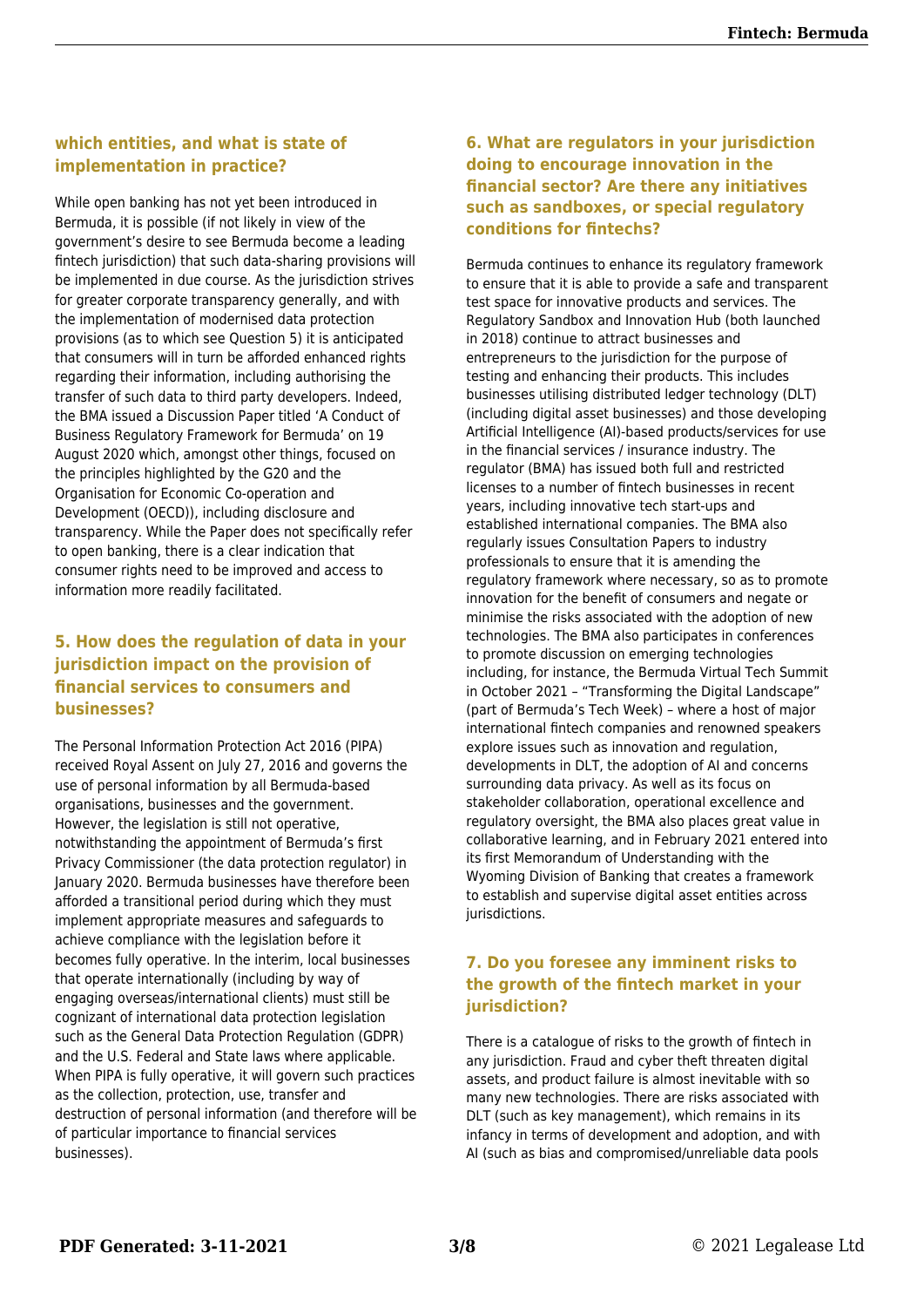from which machines learn), such that further regulation is likely to be required in the near future (particularly where consumer investment is involved). However, given Bermuda's legislative framework and the regulator's facilitation of transparency, trust and consumer protection, many of these risks are being minimised. By way of example, the BMA's screening of license applications under DABA and DAIA means that the risk to investors and consumers is greatly reduced by the need of businesses to comply with strict disclosure and compliance measures (including enhanced KYC and AML requirements). Further, the government's fintech regime is aimed at encouraging innovative ways around many of these risks – DLT is (predominantly) aimed at removing the trust element of transacting, meaning that its wide adoption could significantly reduce the risks of fraud and theft. By providing a regulated environment for the testing of these technologies, Bermuda is reducing the risk of innovative technologies being stymied or corrupted, not only in its own jurisdiction, but across the globe.

#### **8. What tax incentives exist in your jurisdiction to encourage fintech investment?**

Digital assets (and transactions involving digital assets) are not subject to income tax, capital gains tax, withholding tax or other taxes in Bermuda (though foreign taxation laws may encapsulate such assets and transactions). A company incorporated in Bermuda shall be considered tax resident in the jurisdiction and thereby eligible for certain exemptions from the Minister of Finance in relation to taxes including imputed profits or income, capital gains tax and inheritance tax. However, any Bermuda company carrying on a relevant activity will be subject to The Economic Substance Act 2018 (and related Regulations).

#### **9. Which areas of fintech are attracting investment in your jurisdiction, and at what level (Series A, Series B etc)?**

Due to its status as a global leader in reinsurance, it is no surprise that insuretech has seen significant investment in recent years. For several years, Bermuda has been amongst the top (if not the top) jurisdiction for financial investment in fintechs, largely due to its reinsurance industry. Mostly this investment is at Series A level, with an increasing number of companies now at Series B. By way of example, in September 2021, Envelop Risk (a leading data-driven underwriting and risk analytics business) announced a Series B investment of \$130 million led by SoftBank Vision Fund 2. The funds

are to be used to develop proprietary machine-learning and data-driven underwriting activity in Bermuda (and London). There has also been investment in other technologies, including DLT (not just in relation to cryptocurrency or exclusively in the insurance sector) and AI.

#### **10. If a fintech entrepreneur was looking for a jurisdiction in which to begin operations, why would it choose yours?**

Bermuda is one of the only jurisdictions in the world to implement a legislative framework that encourages the testing and development of innovative technology aimed at disrupting the financial services sector. Not only does it provide a regulatory sandbox to facilitate the use of fintech products in the real world, but its robust regulatory regime provides for transparency and investor/consumer confidence. Further, the island's physical proximity (and ease of access to) major financial hubs such as New York and London, as well as its natural beauty and unparalleled lifestyle opportunities, makes it an attractive jurisdiction in which to physically establish a presence. The fintech regulator (BMA) is also incredibly proactive in conducting market consultations, releasing regular guidance to fintechs and (where necessary) pushing through legislative amendments to ensure that regulation tracks innovation. For instance, in its 2021 Business Plan, the BMA expressed its desire to see Bermuda equipped with a licensing regime that adequately supports the early stage of innovation, typically so critical to the success of fintech start-ups. Accordingly, the BMA has recommended enhancements to DABA to facilitate licensees conducting investment business.

#### **11. Access to talent is often cited as a key issue for fintechs – are there any immigration rules in your jurisdiction which would help or hinder that access, whether in force now or imminently? For instance, are quotas systems/immigration caps in place in your jurisdiction and how are they determined?**

As part of its plans to see the jurisdiction become a global leader in the fintech space, the Bermuda government has sought to attract both established players and innovative start-ups and individuals to the country. The Fintech Business Work Permit allows a fintech company that is new to the jurisdiction to receive automatic approval for up to five work permits in its first six months of operation under a Fintech Business Permit.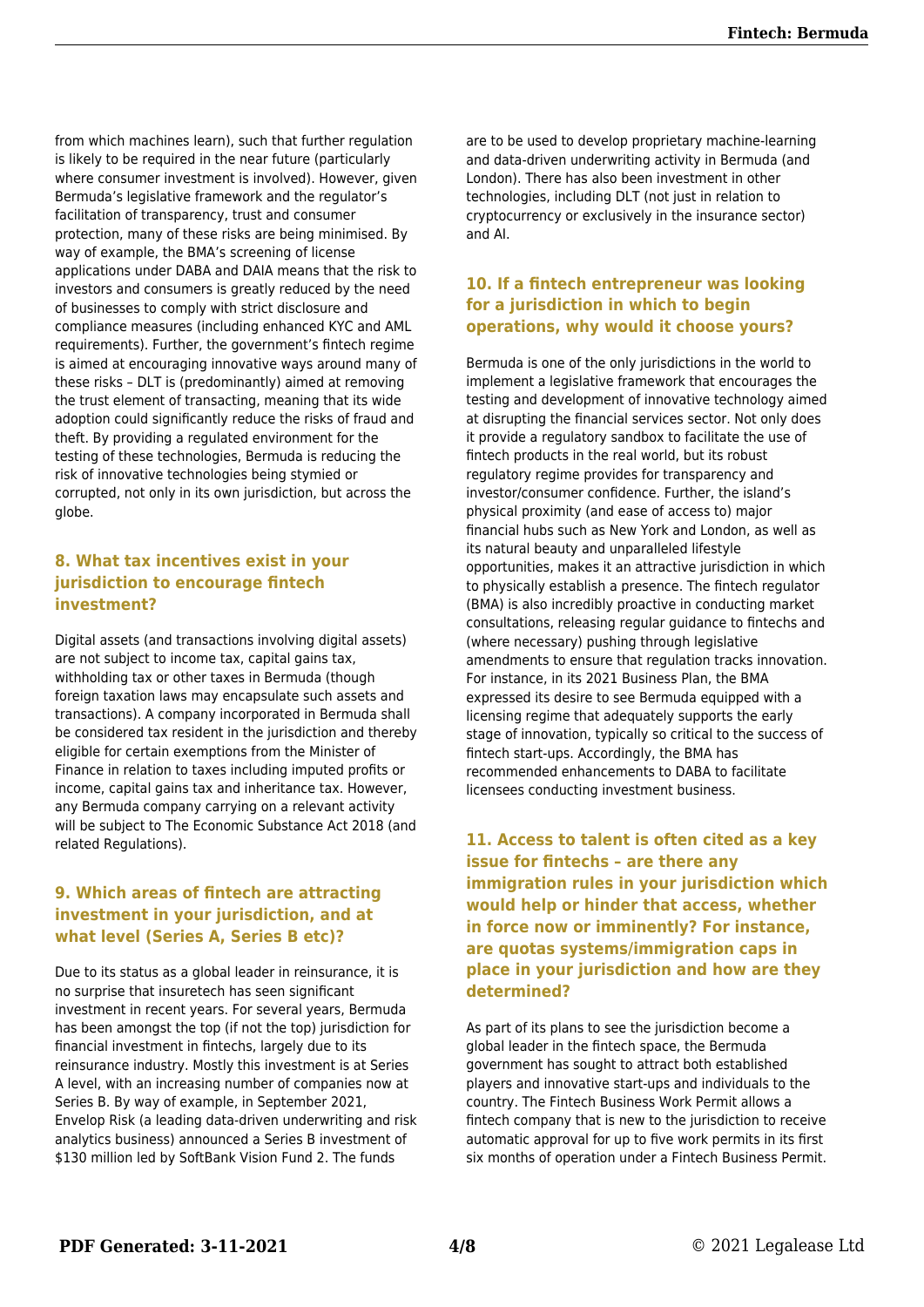Such Work Permits are issued to non-Bermudians for up to five years without the need to advertise locally, though they are restricted to non-protected positions (i.e. they should not be entry-level, graduate or trainee positions or fall within a restricted category). The Global Entrepreneur Work Permit (which may be issued for one year) allows a person to work and reside in Bermuda for such purposes as business planning, seeking government or regulatory approvals, meeting compliance or financial requirements or raising capital. While not exclusive to the Fintech industry, the recently introduced Work from Bermuda Visa allows those working (or studying) remotely from elsewhere to relocate to Bermuda for one year.

#### **12. If there are gaps in access to talent, are regulators looking to fill these and if so how? How much impact does the fintech industry have on influencing immigration policy in your jurisdiction?**

In its 2020 Business Plan, the BMA expressed its objective to develop a highly-skilled team to meet the demands of the future. This objective, it said, will be achieved by recruiting top-tier talent, upskilling and reskilling its current employees, and developing a sound succession plan for its leadership positions. Indeed, the regulator has sought to work with technology experts within the industry and has set out to recruit key fintech personnel to help drive the jurisdiction forward.

#### **13. What protections can a fintech use in your jurisdiction to protect its intellectual property?**

Intellectual Property protection is available for trademarks, patents, domain names, copyright and design. As with other common law jurisdictions, an infringed party can seek relief from the court in a variety of manners, including injunctive relief to prevent use of such IP, Anton Piller orders (which give the infringed party the right to search premises and seize evidence without prior warning), delivery up/destruction of infringing articles, damages and an account of profits. As an offshore jurisdiction with certain tax incentives, many companies establish entities as vehicles to hold intellectual property and collect income deriving from such IP (e.g. license fees). The framework in place provides these companies with protection in the event of an infringement.

### **under the regulatory framework in your jurisdiction?**

The Bermuda government has embraced the development and use of cryptocurrencies to establish itself as a progressive and innovative jurisdiction that can act as a regulatory sandbox for the benefit of global innovation. Bermuda has enacted legislation in line with its vision and that includes a regulatory framework designed to facilitate the development and adoption of cryptocurrency/digital assets. Under DABA, a "digital asset" is defined broadly as anything that exists in binary format and comes with the right to use it and includes a digital representation of value that: (a) is used as a medium of exchange, unit of account, or store of value and is not legal tender, whether or not denominated in legal tender (for instance, so-called stablecoins); (b) is intended to represent assets such as debt or equity; (c) is otherwise intended to represent any assets or rights associated with such assets; or (d) is intended to provide access to an application or service or product by means of DLT; A "digital asset business" is defined as a business that provides any or all of the following digital asset business activities to the general public: (a) issuing, selling or redeeming virtual coins, tokens or any other form of digital asset; (b) operating as a payment service provider business utilising digital assets which includes the provision of services for the transfer of funds; (c) operating as an electronic exchange; (d) providing custodial wallet services; (e) operating as a digital asset services vendor. Each of the above definitions have been incorporated into DAIA which governs ICOs. The BMA can now issue three types of license to digital assets businesses, namely: Class T (Test Licence): for those seeking to test their proof of concept. This licence is issued for a defined period and is intended for pilot or beta testing purposes, allowing the licence-holder to develop a minimum viable product within the initial period and without the need to establish a physical presence in Bermuda<sup>[1]</sup>; Class M (Modified) Licence: a restricted license for a specified period of time, often referred to as a "sandbox license", issued to facilitate innovation and testing of new products and services in Bermuda; or Class F (Full Licence): for companies seeking to provide any or all of the DAB activities. Certain minimum licencing criteria must be met for the BMA to issue a licence under DABA.

Further, as noted at question 3 above, the Bermuda government implemented a Currency Standard Initiative to accept payments in 1:1 US dollar-backed digital currencies that get licensed by the BMA. The USDC stablecoin can therefore, since July 2020, be used to pay taxes and buy essentials as part of a pilot program.

#### **14. How are cryptocurrencies treated**

#### **Reference**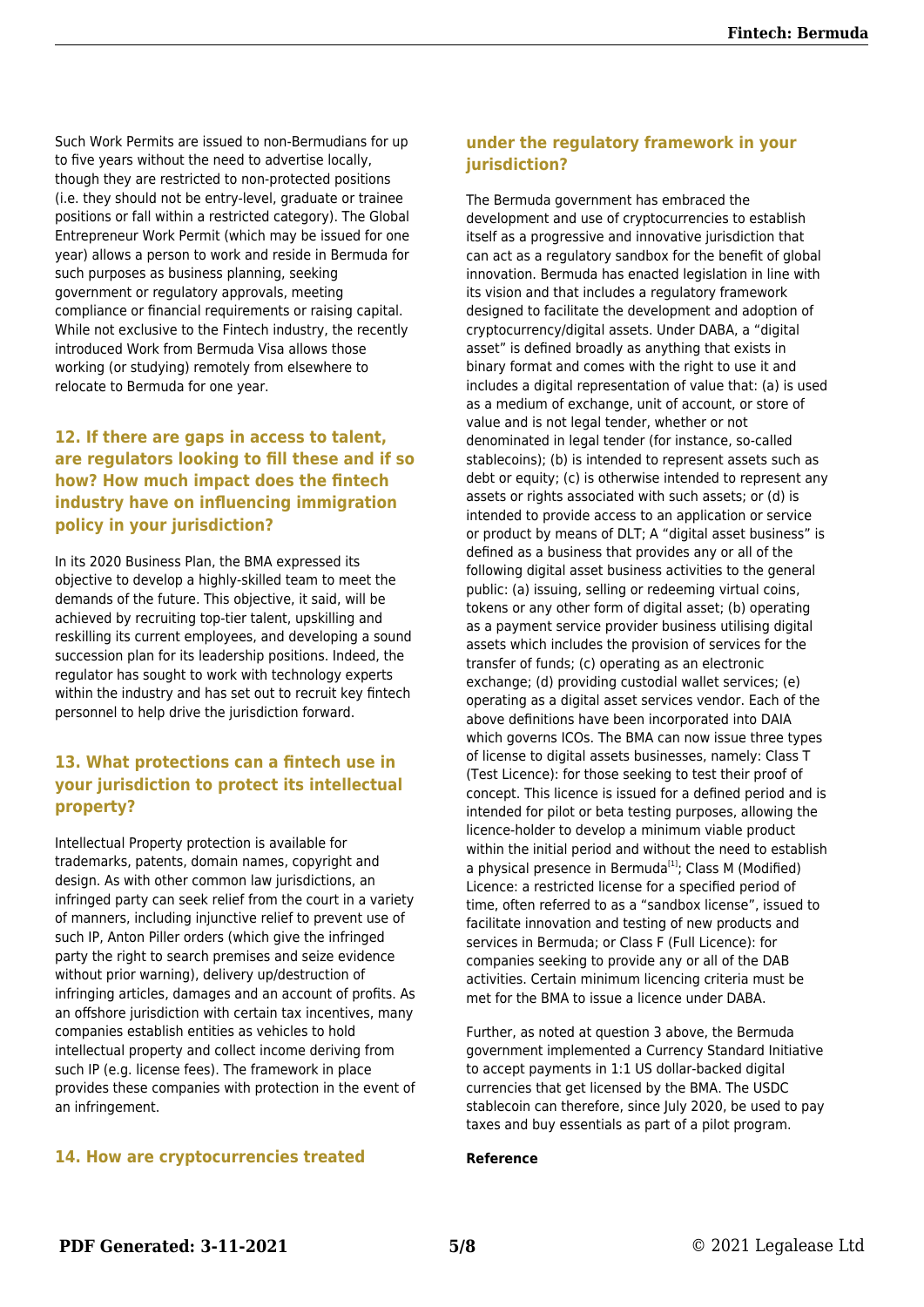[1] Only one such Class T licence has been issued by the BMA to date for a period of 6 months for the purposes of (i) operating as a digital asset exchange; and (ii) operating as a digital asset derivative exchange provider.

#### **15. How are initial coin offerings treated in your jurisdiction? Do you foresee any change in this over the next 12-24 months?**

On May 6 2020, the Bermuda government enacted DAIA to replace the ICO regime and to facilitate the regulation of digital asset issuance by the BMA rather than the Ministry of Finance. In December 2020, the Digital Asset Issuance Rules 2020 (the "**Issuance Rules**") became operative, setting out the explicit requirements as to how a digital asset issuance must be conducted.<sup>[1]</sup> There are a number of hoops to jump through to be granted permission by the BMA to register as a digital assets business, most of which are similar to the previous regime (e.g. disclosure requirements and a detailed business plan). However, businesses must now also have a BMA-approved local representative to report to the BMA on various significant issues (matters such as compliance, solvency and disclosures) and once registered there are now strict KYC and AML/CTF measures that must be put in place. There are also, in certain instances, conditions and restrictions placed on the change and removal of officers and shareholders, and of course requirements for the safeguarding of digital assets. A key reason for the introduction of DAIA was that, while Bermuda has its own regime, such laws do not avail businesses of the laws of other jurisdictions, including the U.S which has far-reaching jurisdiction in relation to its own citizens.<sup>[2]</sup> Transparency and ongoing regulation is therefore paramount to facilitating the development and adoption of digital assets. Aside from ICOs, DABA covers the issuing, selling or redeeming of virtual coins, tokens or other digital assets to other businesses or individuals. Reference [1] Indeed, the Security and Exchange Commission (SEC) recently deemed a digital token issued from Bermuda (prior to the introduction of DAIA) as an unregistered security, resulting in the token being disabled and a substantial fine being levied against the issuer.

#### **References**

<sup>[1]</sup> The Issuance Rules introduced a minimum requirement of information for digital asset issuance – including a detailed description of the underlying project, the digital asset and the terms and conditions of the digital asset issuance – and ongoing disclosure requirements.

<sup>[2]</sup> Indeed, the Security and Exchange Commission (SEC) recently deemed a digital token issued from Bermuda (prior to the introduction of DAIA) as an unregistered security, resulting in the token being disabled and a substantial fine being levied against the issuer.

#### **16. Are you aware of any live blockchain projects (beyond proof of concept) in your jurisdiction and if so in what areas?**

There are a number of live blockchain projects operating in and from Bermuda. Most notably, perhaps, the government of Bermuda introduced the digital stimulus token as a means to distribute financial aid to the country's population at the start of the COVID-19 pandemic, allowing stablecoins to be used for the payment of taxes and purchase of essential products. It has also facilitated the development of cryptocurrency and DLT businesses such as a blockchain-based digital ID system, cryptocurrency exchanges and custodial wallet services, and has created an environment for insurance-related businesses to benefit from DLT (for instance, with the BMA licensing the world's first captive to insure crypto custody).

#### **17. To what extent are you aware of artificial intelligence already being used in the financial sector in your jurisdiction, and do you think regulation will impede or encourage its further use?**

In its 2020 Business Plan, the BMA observed that AI is changing the nature of work in a broad range of jobs and professions, including data-intensive functions of the BMA such that it had reduced its own operating costs. In its 2021 Business Plan, encouraged by the benefits of AI adoption, the BMA set out its intention to "further embed machine learning and AI into its supervisory processes, as well as implement a centralised data management strategy for a single version of truth (including data lakes/warehouses to aid data science and AI development)". In the private sector, the island has seen businesses adopt AI in a number of ways, e.g. by utilising roboadvisors for financial investment and in cyberunderwriting (e.g. analyzing economic, technical, historical and behavioural information to predict outcomes and analyse risk). Bermuda businesses will likely increase their use of AI in their financial services offerings, which will likely lead to increased regulation. Indeed, Bermuda has already implemented legislation which anticipates the continued development and adoption of AI technologies, for example, PIPA (discussed at question 5) anticipates the use of advanced data processing (e.g. using AI, facial recognition technology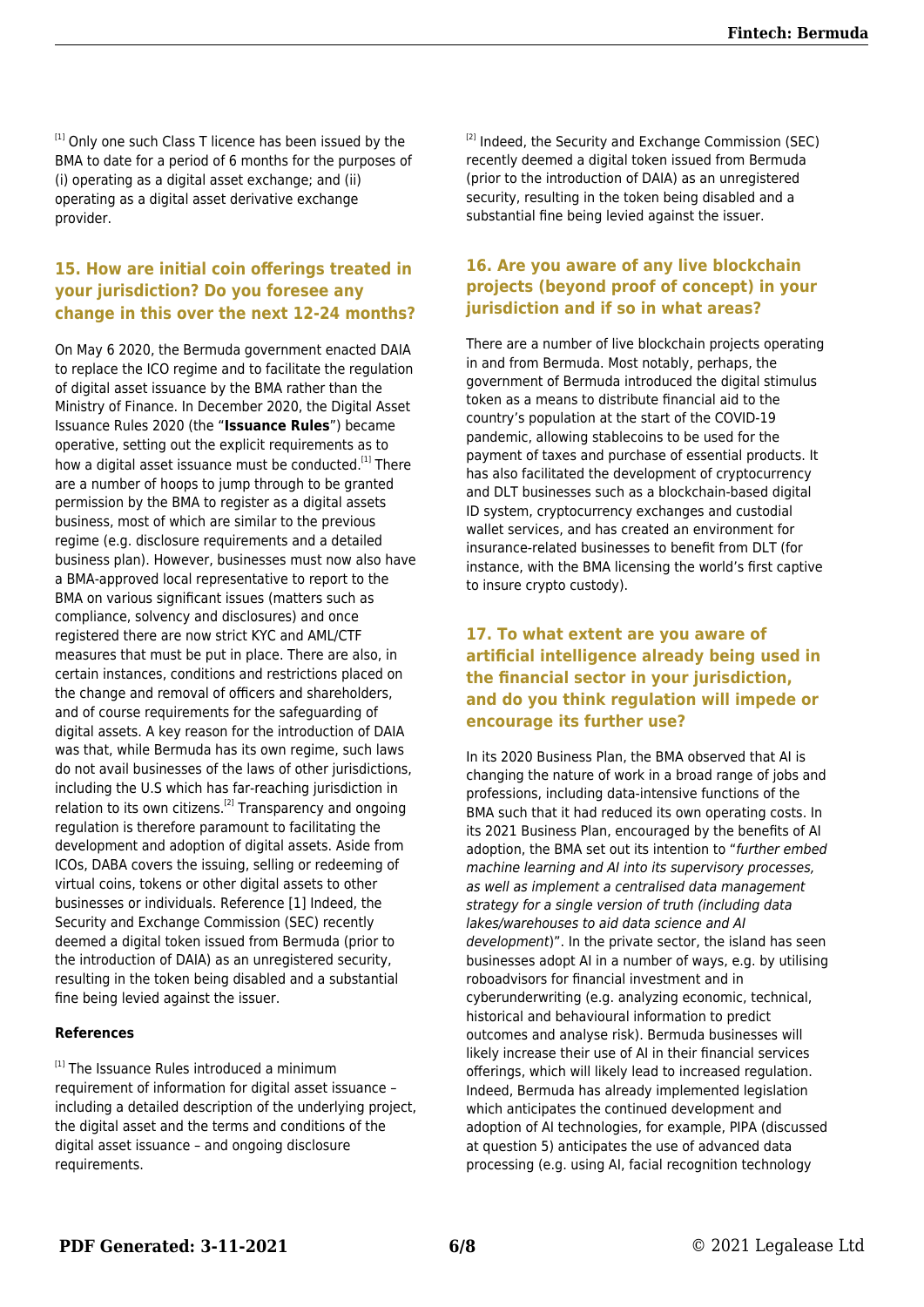and/or automated decisions that could impact an individual). Regulation of AI will of course lead to increased compliance costs for businesses, but start-ups are presently well placed to exploit AI technologies to get a foothold in the market before the regulatory regime becomes complex and costly. Those adopting AI into their businesses now are also best placed to work with the government to guide policy, in circumstances where common technical standards will need to be implemented if governance is to be effective (e.g. as to data privacy – given that AI is contingent upon the mass processing of customer data- security, product safety, accuracy and managing social biases).

#### **18. Insurtech is generally thought to be developing but some way behind other areas of fintech such as payments. Is there much insurtech business in your jurisdiction and if so what form does it generally take?**

The Insurance Amendment Act, 2018 provided for an insurtech 'regulatory sandbox' to facilitate and encourage the supervised development and application of innovative technology in the insurance sector. The sandbox, together with the BMA's Innovation Hub, has aided in the development of insuretech/Reinsuretech in Bermuda, with the Act providing for additional license classifications for Innovative Intermediaries, namely Insurance Agents, Brokers and Managers, which operate their business in an innovative and/or experimental manner. AI is presently being used in Bermuda to enhance certain insurance services, including cyberunderwriting services and the BMA recently licensed a British insuretech firm that seeks to apply smart contract technology to facilitate underwriting of digital asset risk and provide liquidity for insurance-linked securities trading. The BMA also licensed a renowned international cryptocurrency exchange and custodian to launch the world's first captive insurance company, thereby increasing its insurance capacity beyond the coverage currently available in the commercial insurance market, to facilitate the largest limit of insurance coverage by any crypto custodian in the world. The Bermuda Business Development Agency also joined forces with InsureTech NY in early 2021 to provide start-ups from around the world with the opportunity to present their ideas to potential to early-stage investors and insurance leaders.

#### **19. Are there any areas of fintech that are particularly strong in your jurisdiction?**

While the fintech regulatory framework is still in its

infancy, the jurisdiction has seen an influx of technology businesses in the last 12 months, notwithstanding the global pandemic and its impact on start-ups. As noted at question 16, Bermuda has, in particular, facilitated the emergence and development of cryptocurrency and DLT businesses such as a blockchain-based digital ID system and various cryptocurrency exchanges, as well as providing an environment for insurance-related businesses to benefit from DLT (for instance, with the BMA licensing a Nasdaq Crypto Index ETF to trade on the Bermuda Stock Exchange, and the establishment of the world's first captive to insure crypto custody).

#### **20. What is the status of collaboration vs disruption in your jurisdiction as between fintechs and incumbent financial institutions?**

Incumbent financial institutions do not appear, at the time of writing, to have implemented any significant changes which suggest they perceive a threat from incoming fintech companies for which they need to provide competing services, nor have they necessarily adapted in a manner which would facilitate collaboration with such fintechs. It is anticipated that the growth of the fintech industry will see existing financial institutions seek to collaborate more closely with those seeking to disrupt the market. Local banking institutions are restricted not only by correspondent banking relationships but also by strict regulatory requirements.

#### **21. To what extent are the banks and other incumbent financial institutions in your jurisdiction carrying out their own fintech development / innovation programmes?**

Local financial services providers are largely avoiding the costs of innovation and leaving this to incoming entrepreneurs. The government's intention is to provide a space for emerging technologies to be tested, meaning that the jurisdiction is focussing heavily on the private sector, while trying to work closely with those companies to facilitate testing where possible (e.g. I.D. and payment services for tax etc). However, banking institutions are restricted not only by correspondent banking relationships but also by stricter regulatory requirements.

#### **22. Are there any strong examples of disruption through fintech in your jurisdiction?**

While there are no examples of significant disruption in